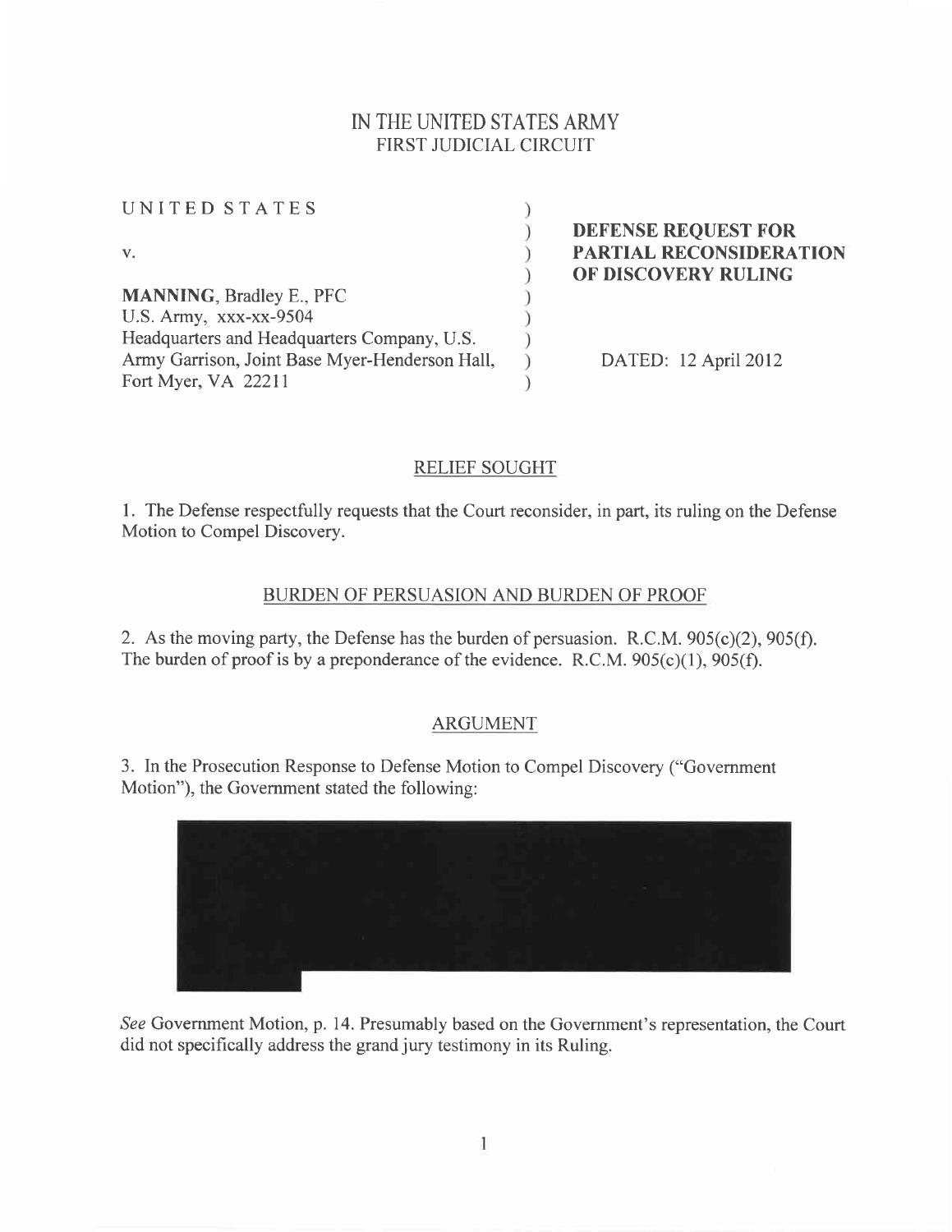4. The Defense requested clarification from the Govemment on what exactly it intended to provide in regard to the grand jury materials. During an 802 telephonic conference, the Government seemed to suggest that it would produce all relevant information from the grand jury testimony. The Government explained that since there were some wholly irrelevant aspects to the grand jury testimony, those portions of the grand jury testimony would not be provided. The Government implied, however, that everything else would be provided. The Government indicated that it would provide such grand jury testimony in accordance with the timeframe established by the court (i.e. April 20).

5. Unfortunately, the Defense is still not clear on what exactly the Govemment was planning on turning over. On 9 April 2012, the Defense sent an email seeking further clarification. The email traffic reads as follows:

David Coombs: In your response to the Defense Motion to Compel Discovery, dated 8 March 2012, you stated



David Coombs: I am not for sure I understand your response. What is the "discoverable material" standard that you are using to determine what to disclose? Also, why do you believe it would take until May lst to complete your review? The Grand Jury investigation started in December of 2010. At that time, the Defense requested access to the investigation being conducted by the DOJ. Additionally, you have been on notice that these materials were the subject of a compel discovery motion since February. I am not clear on why the review hasn't already been done, and why I don't have these documents.